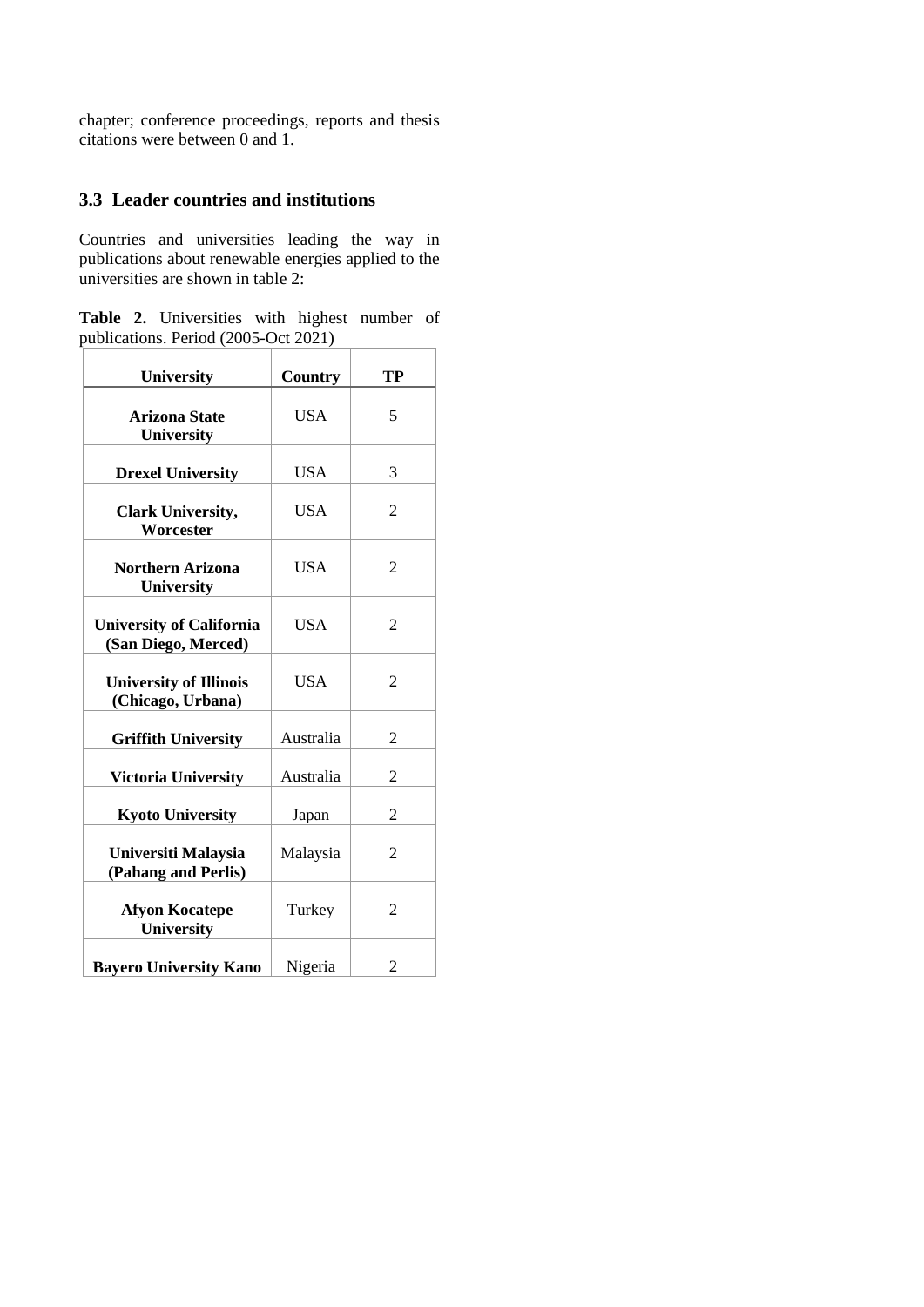journals, Renewable Energy has the highest number of citations per article, of 18.5, and the highest impact factor: 6.274. This shows that publication are made in all kind of journals, specialized in renewable energies or not, and their impact and number of citations is low compared to other RE topics such as Technical analysis of wind, PV, hybrid, and biomass systems, and calculation of CO <sup>2</sup> reduction by RE technologies [10], [11].

**Table 3.** Journals with a high number of publications about universities and renewable energies in the period 2006-2020

| <b>JOURNALS</b>                                                            | TP | <b>TC</b> | TC/TP | ΙF        |
|----------------------------------------------------------------------------|----|-----------|-------|-----------|
|                                                                            |    |           |       |           |
| <b>IEEE</b> Publications                                                   | 14 | 23        | 1,6   | NA        |
| International<br>Journal of Green<br>Energy                                | 4  | 30        | 7,5   | <b>NA</b> |
| Renewable Energy                                                           | 4  | 74        | 18,5  | 6,274     |
| Sustainability<br>(Switzerland)                                            | 4  | 5         | 1,3   | 2.576     |
| <b>Energy Procedia</b><br>TD. Total multicational TC. Total aitational IE. | 3  | 19        | 6,3   | 0,545     |

TP: Total publications; TC: Total citations; IF: Impact Factor

The articles with the highest number of citations are shown in Table 4. The article with the higher number of citations (42) was Renewable energy and its university level education in Turkey (Kecebas and Yumurtaci 2011), published in 2011, by researchers from Afyon Kocatepe University. This a comprehensive compilation of renewable energies implementation in Turkey, presenting the challenges and ways to improve its teaching at the university level.

|  |  |  |  |  |  | Table 4. Papers with the highest citation numbers |
|--|--|--|--|--|--|---------------------------------------------------|
|--|--|--|--|--|--|---------------------------------------------------|

| <b>Title</b>                                                                    | <b>Journal</b>                                                                                          | <b>Authors</b>                         | Year | т<br>C | A<br>U | т<br>R |
|---------------------------------------------------------------------------------|---------------------------------------------------------------------------------------------------------|----------------------------------------|------|--------|--------|--------|
| Renewable<br>energy and<br>its<br>university<br>level<br>education in<br>Turkey | Energy<br>education<br>science<br>and<br>technology<br>Part B-<br>social and<br>educationa<br>1 studies | Mehmet<br>Yumurtaci,<br>Ali<br>Kecebas | 2011 | 42     | 2      | N<br>D |
| The levels<br>of                                                                | Renewable<br>Energy                                                                                     | Yelda<br>Karatepe,                     | 2012 | 34     | 4      | 31     |

| awareness<br>about the<br>renewable<br>energy<br>sources of<br>university<br>students in<br>Turkey                                                                                               |                                                        | Seçil<br>Varbak<br>Nes. Ali<br>Keçebas.<br>Mehmet<br>Yumurtacı                                            |      |    |   |    |
|--------------------------------------------------------------------------------------------------------------------------------------------------------------------------------------------------|--------------------------------------------------------|-----------------------------------------------------------------------------------------------------------|------|----|---|----|
| Optimal<br>design and<br>financial<br>feasibility<br>of a<br>university<br>campus<br>microgrid<br>considering<br>renewable<br>energy<br>incentives                                               | Applied<br>Energy                                      | Munir<br>Husein, Il-<br>Yop Chung                                                                         | 2018 | 32 | 2 | 75 |
| An<br>investigatio<br>n on<br>renewable<br>energy<br>education at<br>the<br>university<br>level in<br>Turkey                                                                                     | Renewable<br>Energy                                    | Abdurrahm<br>an<br>Karabulut,<br>Engin<br>Gedik, Ali<br>Keçebas,<br>Mehmet<br>Ali Alkan                   | 2011 | 32 | 4 | 21 |
| Experiment<br>al based<br>energy<br>performanc<br>e analysis<br>and life<br>cycle<br>assessment<br>for solar<br>absorption<br>cooling<br>system at<br>University<br>of<br>Californian,<br>Merced | Energy<br>and<br><b>Buildings</b>                      | Yin Hanga,<br>Ming Qub,<br>Roland<br>Winstone,<br>Lun Jiange,<br>Bennett<br>Widyolar,<br>Heather<br>Poiry | 2014 | 29 | 6 | 87 |
| Modelling<br>and<br>performanc<br>e analysis of<br>a stand-<br>alone<br>hybrid solar<br>PV/Fuel<br>Cell/Diesel<br>Generator<br>power<br>system for<br>university<br>building                     | Energy                                                 | Chaouki<br>Ghenai,<br>Maamar<br>Bettayeb                                                                  | 2019 | 27 | 2 | 33 |
| Energy and<br>economic<br>analysis of<br>solar<br>photovoltaic<br>plants<br>located at<br>the                                                                                                    | Internation<br>al journal<br>of heat and<br>technology | D. Mazzeo,<br>N. Matera,<br>Р.<br>Bevilacqua<br>and N.<br>Arcuri                                          | 2015 | 18 | 4 | 23 |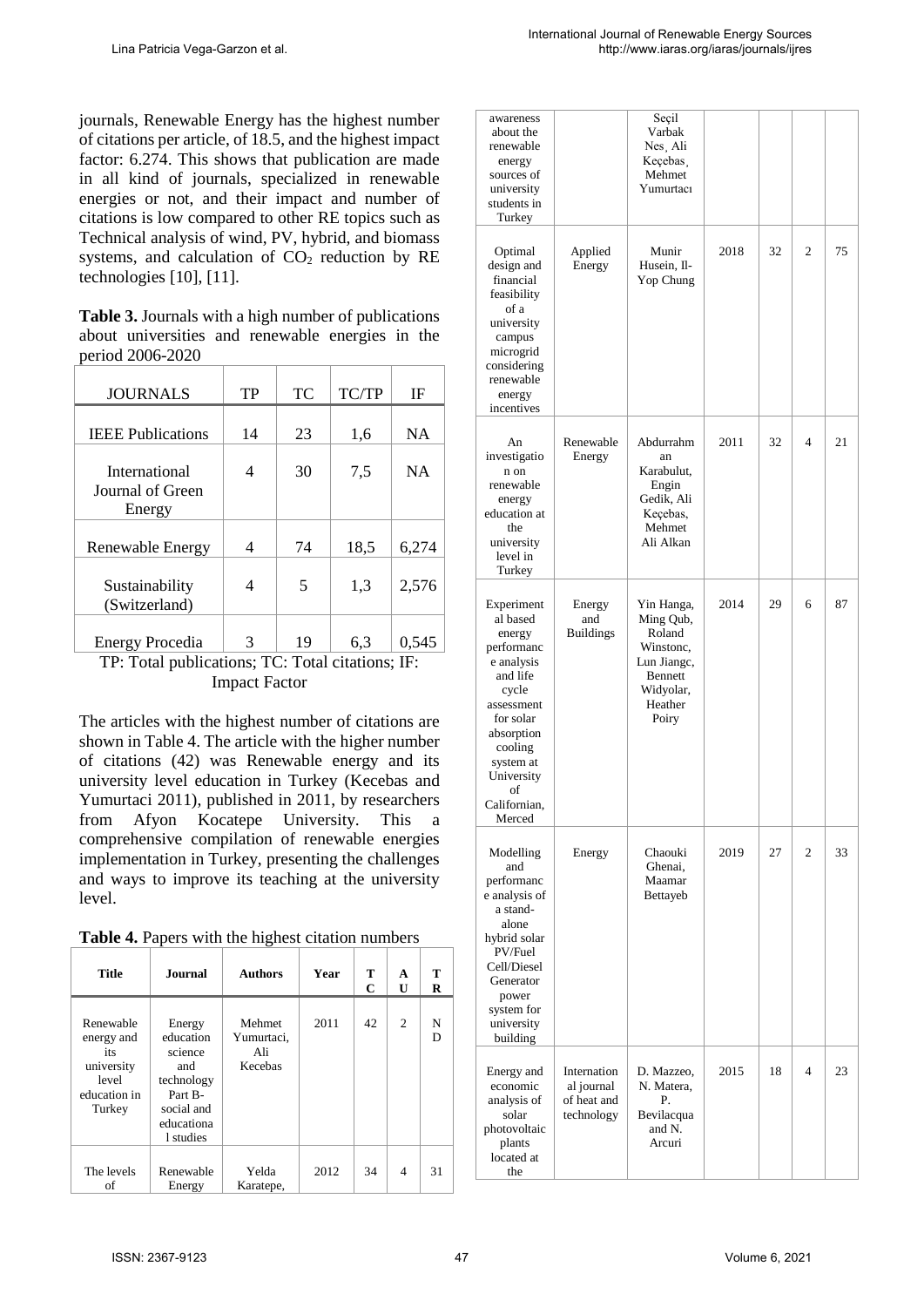| University<br>of Calabria                                                                                                                                      |                                                                                                                                          |                                                                                                                                                                     |                                                |      |                      |    | of<br>Cincinnati                                                                                                                                                                      |                                                                                                                                                       |                                                                                                                                                                                                                   |      |    |                |    |  |
|----------------------------------------------------------------------------------------------------------------------------------------------------------------|------------------------------------------------------------------------------------------------------------------------------------------|---------------------------------------------------------------------------------------------------------------------------------------------------------------------|------------------------------------------------|------|----------------------|----|---------------------------------------------------------------------------------------------------------------------------------------------------------------------------------------|-------------------------------------------------------------------------------------------------------------------------------------------------------|-------------------------------------------------------------------------------------------------------------------------------------------------------------------------------------------------------------------|------|----|----------------|----|--|
| Internet of<br>things<br>(IOT) for<br>smart solar<br>energy: A<br>case study<br>of the smart<br>farm at<br>Maejo<br>University                                 | Conferenc<br>e: 2017<br>Internation<br>al<br>Conferenc<br>e on<br>Control.<br>Automatio<br>n and<br>Informatio<br>n Sciences<br>(ICCAIS) | Oran<br>Chieochan,<br>Anukit<br>Saokaew,<br>Ekkarat<br>Boonchien<br>g                                                                                               | 2017                                           | 17   | 3                    | 9  | Optimizatio<br>n of solar<br>energy<br>system for<br>the electric<br>vehicle at<br>university<br>campus in<br>Dhaka,<br>Bangladesh                                                    | Energies                                                                                                                                              | Nusrat<br>Chowdhury<br>Chowdhury<br>Akram<br>Hossain,<br>Michela<br>Longo, and<br>Wahiba<br>Yaïci                                                                                                                 | 2018 | 14 | $\overline{4}$ | 25 |  |
| Renewable<br>energy and<br>environmen<br>tal<br>awareness<br>and<br>opinions: A<br>survey of<br>university<br>students in<br>Canada,<br>Romania.<br>and Turkey | Internation<br>al Journal<br>of green<br>Energy                                                                                          | Eralp<br>ÖzilV,<br>Ismet<br>Ugursal,<br>Ugur<br>Akbulut,<br>Alper<br>Ozpinar                                                                                        | 2008                                           | 15   | $\overline{4}$       | 9  | An<br>integrated<br>tool to<br>monitor<br>renewable<br>energy<br>flows and<br>optimize the<br>recharge of<br>a fleet of<br>plug-in<br>electric<br>vehicles in<br>the campus<br>of the | Proceeding<br>s of the<br>19th<br>World<br>Congress<br>The<br>Internation<br>al<br>Federation<br>of<br>Automatic<br>Control<br>Cape<br>Town,<br>South | T. Donateo,<br>P.M.<br>Congedo,<br>M.<br>Malvoni, F.<br>Ingrosso,<br>D.<br>Laforgia, F.<br>Ciancarelli                                                                                                            | 2014 | 13 | 6              | 15 |  |
| Design of<br>large scale<br>prosuming<br>in                                                                                                                    | Energy<br>and<br><b>Buildings</b>                                                                                                        |                                                                                                                                                                     | Dimitrios<br>Hasapis,<br>Nikolaos<br>Savvakis, | 2017 | $\overline{4}$<br>15 |    | 38                                                                                                                                                                                    | University<br>of Salento:<br>Preliminary<br>results                                                                                                   | Africa.                                                                                                                                                                                                           |      |    |                |    |  |
| Universities<br>: The solar<br>energy<br>vision of the<br><b>TUC</b><br>campus                                                                                 |                                                                                                                                          | Theocharis<br>Tsoutsos,<br>Konstantin<br><b>OS</b><br>Kalaitzakis,<br>Spyridon<br>Psychis,<br>Nikolaos P.<br>Nikolaidis                                             |                                                |      |                      |    | Comparison<br>of solar<br>power<br>output<br>forecasting<br>performanc<br>e of the<br><b>Total Sky</b><br>Imager and<br>the                                                           | Energy<br>Procedia                                                                                                                                    | S. M. I.<br>Gohari, B.<br>Urquhart,<br>H. Yang, B.<br>Kurtz, D.<br>Nguyen, C.<br>W. Chow,<br>M.<br>Ghonima,<br>J. Kleissl                                                                                         | 2014 | 12 | 8              | 9  |  |
| A<br>renewable<br>energy<br>solution for<br>Highfield                                                                                                          | Renewable<br>and<br>Sustainabl<br>e Energy<br>Reviews                                                                                    | Naci<br>Kalkan,<br>Kutalmis<br>Bercin.<br>Ozcel                                                                                                                     | 2011                                           | 15   | 8                    | 41 | University<br>of<br>California,<br>San Diego<br>Sky Imager                                                                                                                            |                                                                                                                                                       |                                                                                                                                                                                                                   |      |    |                |    |  |
| Campus of<br>University<br>of<br>Southampto<br>$\bf n$                                                                                                         |                                                                                                                                          | Cangul,<br>Mario<br>Gonzales<br>Morales,<br>Magdoom<br>Mohamme<br>d Kulam<br>Mohamed<br>Saleem,<br>Izzat Marji,<br>Angeliki<br>Metaxa,<br>Eleni<br>Tsigkogian<br>ni |                                                |      |                      |    | An<br>integrated<br>photovoltaic<br>/wind/biom<br>ass and<br>hybrid<br>energy<br>storage<br>systems<br>towards<br>100%<br>renewable<br>energy<br>microgrids                           | Sustainabl<br>e Energy<br>Technolog<br>ies and<br>Assessmen<br>ts                                                                                     | Al-<br>Ghussain.<br>L<br>Ahmad, A<br>D<br>Abubaker,<br>ΑM<br>Mohamed,<br>M A                                                                                                                                      | 2021 | 12 | 3              | 54 |  |
| Converting<br>campus<br>waste into                                                                                                                             | Waste<br>Manageme<br>nt                                                                                                                  | Qingshi Tu,<br>Chao Zhu,<br>Drew C.                                                                                                                                 | 2015                                           | 14   | 3                    | 41 | in<br>university<br>campuses                                                                                                                                                          |                                                                                                                                                       |                                                                                                                                                                                                                   |      |    |                |    |  |
| renewable<br>energy - A<br>case study<br>for the<br>University                                                                                                 |                                                                                                                                          | McAvoy                                                                                                                                                              |                                                |      |                      |    |                                                                                                                                                                                       |                                                                                                                                                       | The second article in citations number (32), was<br>titled: Optimal design and financial feasibility of a<br>university campus microgrid considering renewable<br>energy incentives, [12], presents a model named |      |    |                |    |  |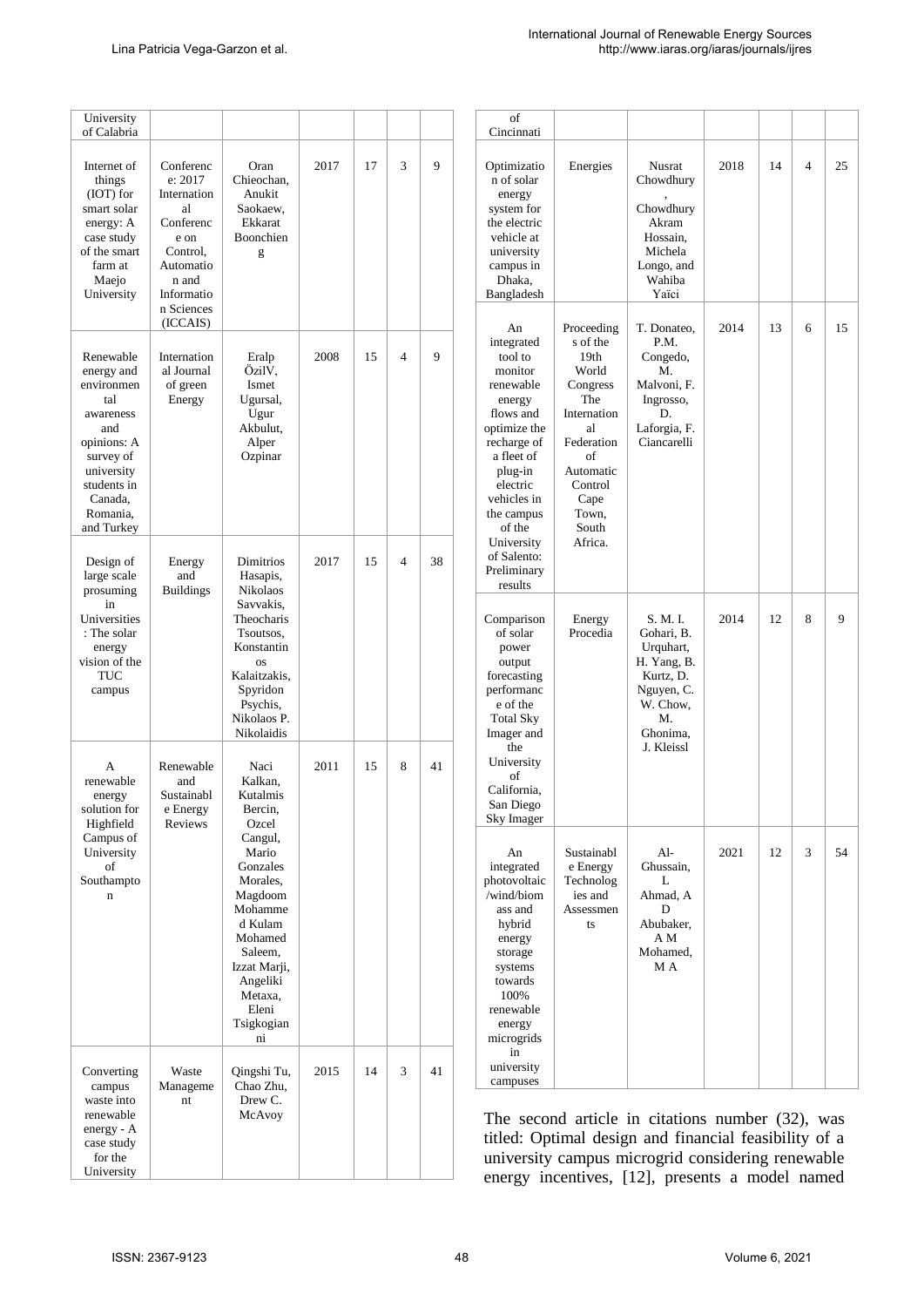Micro grid Decision Support Tool (MDSTool), for technical, economic and financial feasibility simulation of micro grids. The authors used it to design a microgrid for the Seoul National University, in South Korea, analyzing technical feasibility, and the different types of incentives like those related to investment, taxes, and grid ancillary services. Another three articles between the most cited ones are related to the students at institutions in Turkey, Canada and Romania. One of them is about the levels of awareness around renewable energy sources [13], and describes the results of surveys made by the university on students in three Turkish universities. Authors for this article found that one of the main reasons for higher awareness in Turkish students about renewable energies was the education level of their parents, and the school institution they attended. Another publication about renewable energy education at the university level [14], studies how renewable energies subjects are taught in Turkey. This study concluded there is a lack of expertise in the subject in Turkey due mainly to the lack of an undergraduate program about this subject, which is taught only at master and doctorate levels. The last one [15] analyses a survey made to university students in Canada, Romania, and Turkey, and explores the awareness of renewable energies for students at several universities in the three countries.

Five more of the articles in table 4 are about analysis and design of RE systems for universities. Modelling and performance analysis of a stand-alone hybrid solar PV/Fuel Cell/Diesel Generator power system for university building [16], presents the analysis of a hybrid off grid system for the University of Sharjah administration building in Arab Emirates. An analysis of PV System for the University of Calabria in Italy [17], presents the amount of energy generated by flat plate photovoltaic systems, using weather data generated by a station located at the university. Hasapis et al, [18] present the technical and economic feasibility of a PV system for the University of Creta, in Greece. Kalkal et al, [19] present the design for Off-grid PV and Heat Pump systems for energy generation in the Highfields Campus at the University of Southampton in England. The researchers concluded that PV system did not reduce greenhouse emissions to a great extent, but it did reduce costs considerably. Tu et al [20], explored the conversion of wastes at the university of Cincinnati into energy. They analyzed transformation of cooking oil to biodiesel, paper to biomass pellets and food residues to biogas. All the options were economically and technically viable, and generated environmental benefits, mainly in reduction of waste generation and greenhouse gases.

Two articles in table 4, between the most cited were about electric mobility. Chowdhury et al [21], presented the design of a PV system for the electric vehicle at university campus in Dhaka, Bangladesh with the energy generated, supplying the charging station for electric vehicles, and using the rest of the energy for the national grid. The other one by [22] explores the possibility of connecting the charging station for electric car at University of Salento, in Italy, by means of a tool that predicts power generated by PV roofs, and consumption form buildings. Benefits in terms of GHG reductions were analyzed

The next three were about Life Cycle Analysis, Internet of Things applied to RE Systems, and comparison of solar power output by sky imaging. The study made by [23] for universities in California and Indiana in the USA, shows the energy experiments made at a solar system for solar cooling, and its analysis making different configurations and analyzing their performance, economic and environmental benefits for solar powered absorption cooling system at the University of California, Merced. The study made by [24] used IOT (Internet of Things) technology to develop a solar cell system for a green farm, in order to show in real time the current charging and voltage for a smart farm at Maejo University in Thailand. Gohari et al [25] used two different Sky Imagers in two locations: a PV plant at Nevada, USA (TSI), and at the University of California (USI) in San Diego. Authors compared their performance efficiency in short term power output forecasting, concluding that the USI is better than TSI in short time forecasting, due to their technical characteristics.

All these publications, and specially the most cited ones have in common that they come from USA and Europe, mainly, and area about technical feasibility and GHG emission reductions of RE systems at university buildings for electricity or calefaction mainly. The kind of RE utilized is varied including photovoltaic, solar thermal, wind, biomass, and hybrid systems.

## **3.5 Global trends**

 Global trends in research, investment, design, and teaching headed in relation to universities and renewable energy, include the technical and/or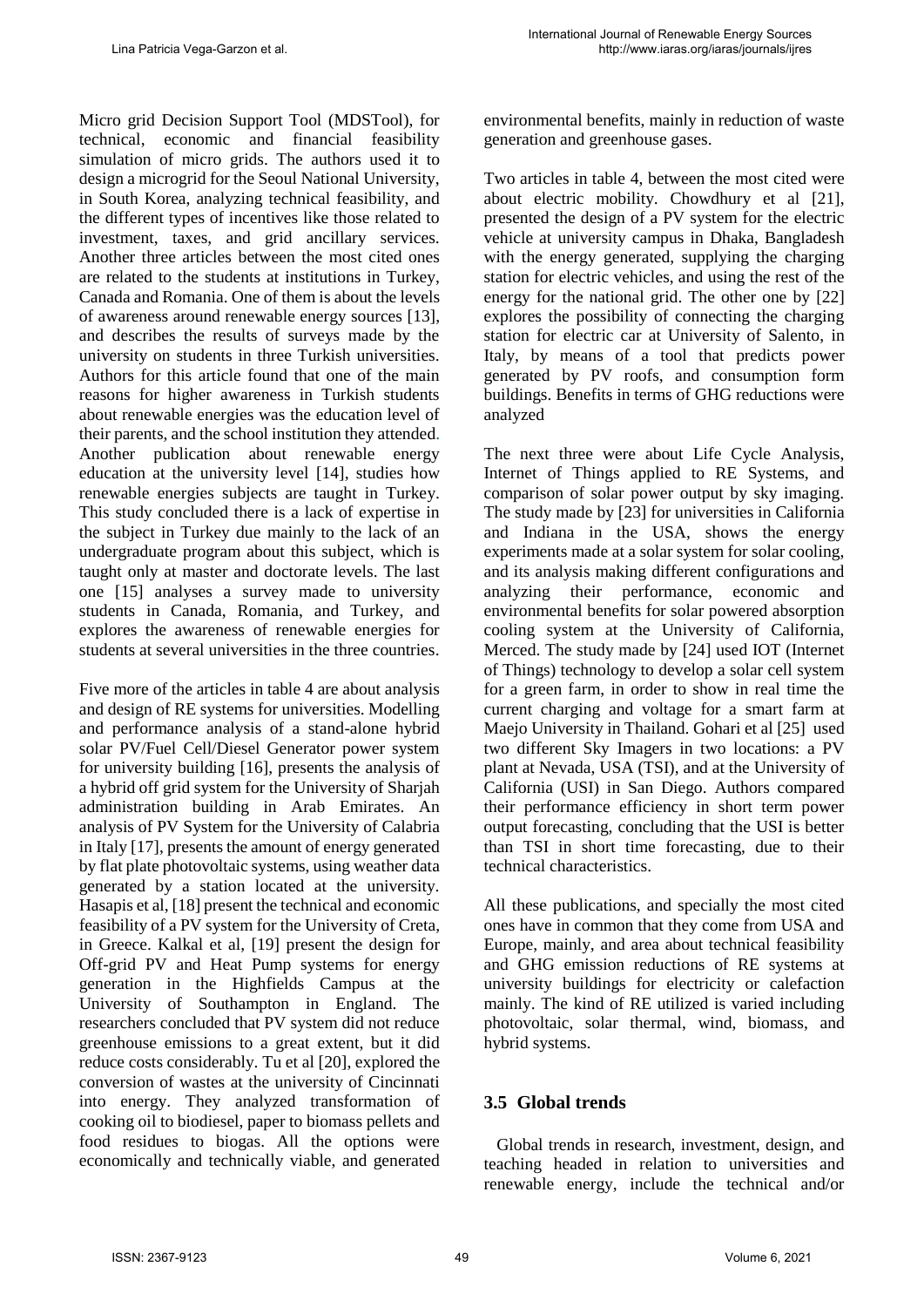economic analysis of renewable energy projects at the universities (36%). The inclusion in the curricula of renewable courses or research is the next topic in importance (23%). Other common subjects are laboratories, locations, and research projects about renewable energies (13%); analysis of RE existing facilities (8%); solar radiation or wind potential analysis (7%); and analysis of knowledge or awareness about benefits of renewable energies in the university's population or surrounding communities (7%). At the end is the analysis of energy efficiency, reduction in GHG, zero carbon buildings, etc. (5%), and life cycle analysis of renewable energies implementation. Fig.3 shows the comparative participation of these topics in the analyzed documents:



**Fig.3** Topics about renewable energies and universities (2005- Oct 2021)

From all the energy types, photovoltaic has 81 publications, all the type of renewable energies had 69 publications, 25 about hybrid processes (solar/wind); 11 about thermal solar, 7 about biogas, followed by other like biomass, geothermal hybrid(various), and hydrogen with 4, 2, 2, and 1 publication respectively. This is according to the general trend at the global level in which the main RE type used has been and continues being hydroelectric power, but it is diminishing. Biofuel's consumption is the next one in importance, but its consumption has been steadying the last 10 years, but solar energy consumption started a continuous growing demand from 2014, while geothermal has been constant. All the other types of RE energy have a low production related to these ones. Publication reflects the growing interest mainly in solar energy generation [1].

### **3.7 Use of renewable energies at the buildings and campuses**

 The main subject covered in all of the studies was that of designing and analyzing technical, economic and financial feasibility to provide RE to the universities, mainly by means of grid connected or off grid PV and hybrid (PV/Wind) systems [12], [18], [26]–[28]. Regarding this, [29] made a review about campus microgrids around the world, concluding that PV is the main type of energy used at universities, followed by hybrid systems. Some papers were found about different RE types: Pabna University of Science & Technology in Bangladesh researchers presented an electric energy generation system based in solar energy and biogas obtained using human and kitchen waste[30]. Alhamid et al studied the use of thermal energy as input for a cooling system at the University of Indonesia [31], and Ruiz et al studied the feasibility to implement a biomass gasification system for energy generation at a small scale for an USA university campus [32]. Almost all the authors concluded that besides advantages due to the reduction of energy costs for universities operating these systems, they are used as live laboratories to conduct research, and for teaching purposes. Several studies are about analysis of solar and wind potential for universities campuses were projects are to be implemented [25], [33]–[36].

Another important research goal for universities is the analysis and improvement of existing RE systems. Power generation and consumption forecasting, optimization of existing facilities, and connecting new systems as those for charging electric vehicles are the main explored topics [21], [22], [24]. Besides, utilization of RE to power electric cars at university campuses was studied by [21] in Bangladesh, and at the university of Salento, Italy, [22] for optimizing an existing system for recharge of plug in electric vehicles.

The possibility of the surrounding community to provide RE solutions for energy demands at the university, generating an adequate design including producers, consumers, and storage systems in energy-hubs such was analyzed in the system proposed for a university in Portugal [37], [38]. Some projects consider the inclusion of the university in renewable energy generation based in government programs such as that proposed for Dalhousie University, by [39].

In general, the big number of studies are concentrated in the analysis of feasibility for PV systems, and hybrid PV/Wind systems implementation. These publications are made all around the world, showing the growing interest to achieve sustainable universities while academic community gets benefits from having these systems I their campuses to teach and research.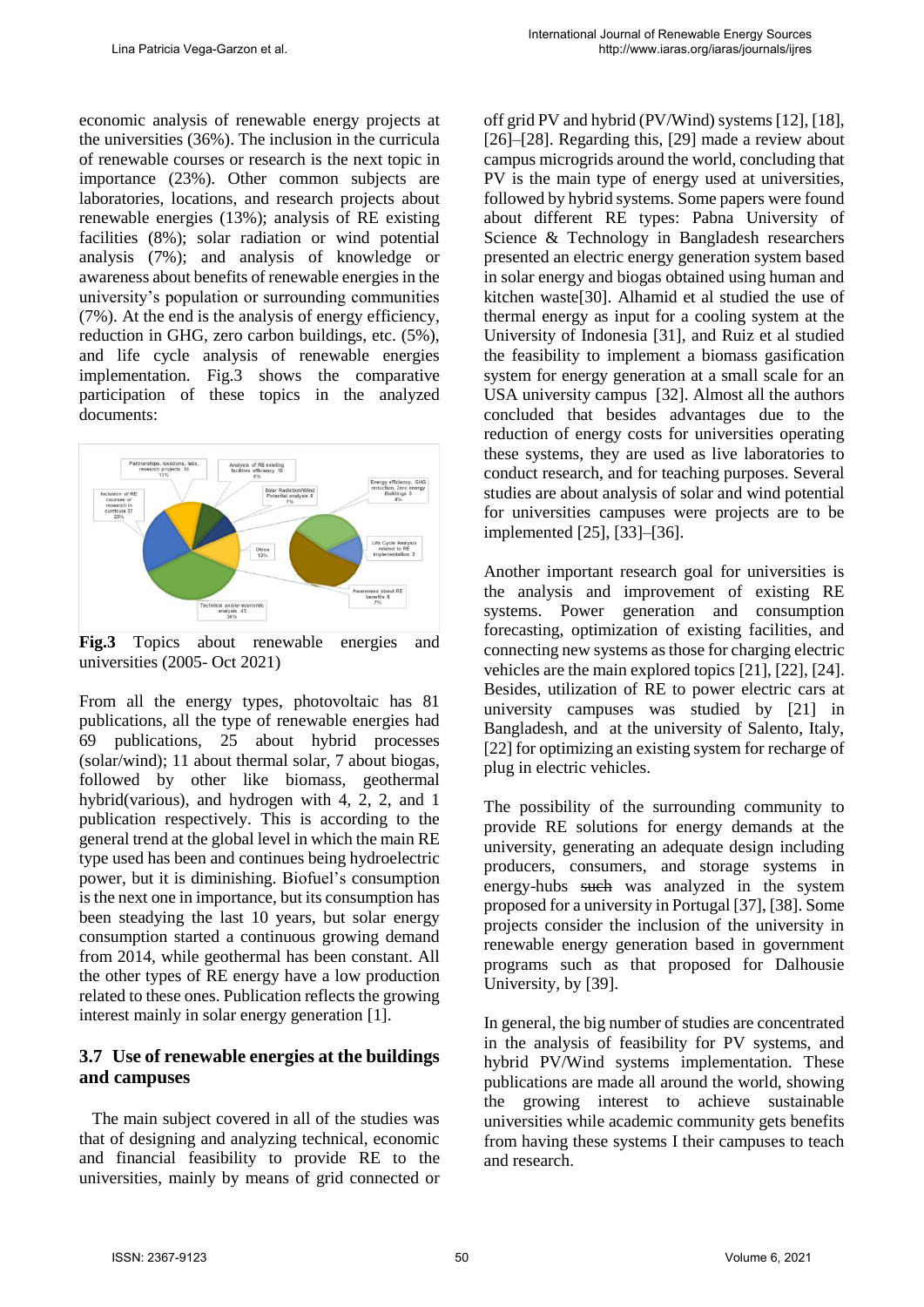### **3.8 Inclusion of Renewable Energy courses in the curricula**

 Some experiences about the inclusion of renewable energy courses have been published regarding graduate and postgraduate programs in ER, and in other disciplines such as engineering and social sciences. Studies analyze the integration of these courses in the curricula, and the way they contribute to the enhancement of RE implementation in their countries. One of them at the Federal university of Parana, Brazil proposed a teaching and research line for a postgraduate program having an interdisciplinary perspective be-tween environmental and social sciences [40]. At Jordan universities and University of Washington researchers presented the results of implementing diverse renewable energies courses for engineering and electronic engineering, respectively [41], [42], [43].

The need to include in engineering and nonengineering curricula, courses about energy efficiency using innovative methods, laboratory and problem-based learning methodology was a common need shown in the papers [45] [46]. Many studies focused also on RE laboratories. For example Pastor et al, proposed and analyzed the implementation of renewable energies remote laboratories in Jordan; the University of the Basque Country in Eibar, used a laboratory-wind pump for problem-based learning, and presented it as a successful case for creative and cooperative thinking [41], [42]. Bachmann et al, presented a successful initiative mixing an Alternative Fuel Vehicle lab with problem-based learning at the Madison University, making the students and surrounding community to get interested in growing up the use of alternative fuels for transportation [46]. Drexel University, in Georgia, USA developed another successful case of problem based and project-based learning at engineering technology program [47]. The strategy had a strong component of renewable energies courses, and incentives to relate science and engineering with real life problem solution for the students. University in Campinas, Brazil presented its Living Lab, integrating facilities about teaching and research to develop subjects such as energy efficiency, distributed generation and electric mobility [48].

Although there were a big number of papers dealing with the inclusion if RE courses in curricula, few of them analyze in a comprehensive and global way the number and kind of graduate and postgraduate programs and their effectivity to fulfill the RE industry needs. Only one of them analyzed 100 renewable energy courses in the USA by means of surveys, finding that the manufacturing aspects in RE were not emphasized in the majority of them [44].

### **3.6 Laboratories and research**

Main topics about laboratories and research were:

- Implementation of live laboratories dedicated to renewable energies research and teaching
- Solar and wind potential for universities campuses.
- Economic and technical analyses of conventional configurations in PV and hybrid PV/wind systems
- Technical analyses to including other types of renewable energies
- Improvement of stablished RE systems already implemented at the universities
- Programs, incentives and partnerships with local institutions and communities.

Living labs are initiatives between universities, public authorities, and citizens to create, evaluate, invest in technologies, prototypes, services, markets in real-life contexts. This kind of collaborative work stimulates innovation, and involvement of many stake-holders in order to obtain better results in research [49]. However, in this review, few papers talk about this. A good example of live laboratories applied to research and teaching was that of University of North Dakota, which has power electronic devices, wind turbines, PEM fuel cells and electrolyzes to generate hydrogen [50]. The experience showed that the implementation of these labs was an excellent strategy that motivates students towards RE study and research. University of Campinas in Brazil have a live laboratory that includes three different types of RE, and several systems for data collecting, systems control, energy efficiency measurements and implementation [48].

Maneechot et al [51] implemented a RE park with a power supply from solar energy, gas, and wind at Kamphaeng Phet Rajabhat University in Thailand. In this park, they used Smart Meter Technology, information, demand side management, and communication technology, to manage energy in the park in an efficient way.

Another centralized initiative is the Energy research Frontier Center, a part of a strategy of the US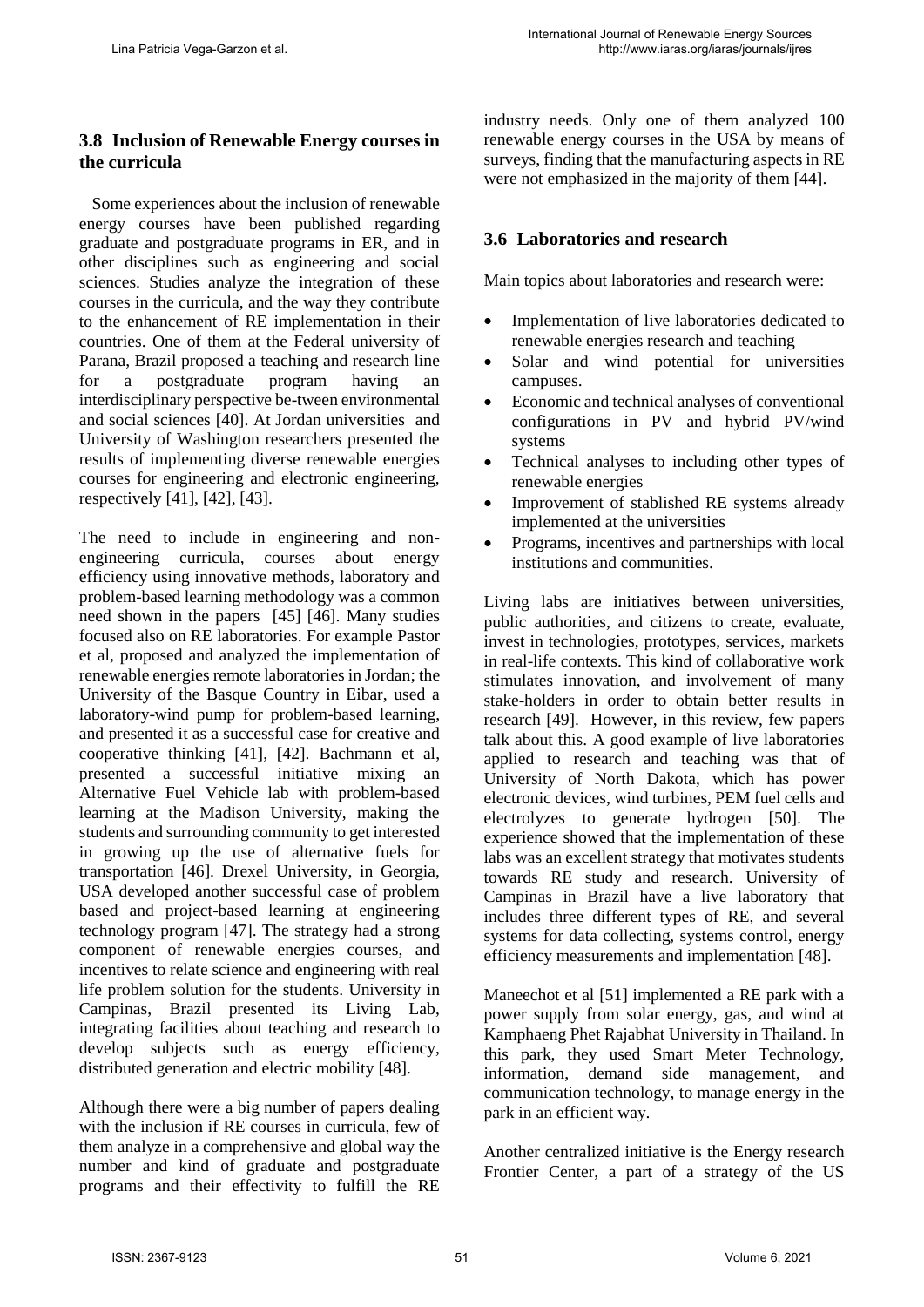department of Energy for researching in RE. This center is based in solar energy, especially solar fuels [52]. One of the main goals is research in solar energy storage by artificial photosynthesis. One of the most important research projects is that about cells for solar driven splitting of  $CO<sub>2</sub>$  into  $CO$  and  $O<sub>2</sub>$ . The cells work by means of dye-sensitized photo electrosynthesis. In the future, this technology is expected to generate methane for solar power generation. The main research interests include the scale up of these systems for real conditions operation [49]. [53].

Although energy efficacies and some types of RE generation can be implemented a small scale, and universities are an ideal space for their implementation because of the multiple benefits they can bring for environment and for the knowledge pf a big university community of these technologies by learning by doing, few experiences were found in this review.

## **3.9 Zero-energy buildings and GHG emission reductions**

Only seven articles had as a main topic, life cycle analysis of RE systems: GHG reduction analysis or energy efficiency analysis. Gouveia et al, [54] made a life-cycle assessment of an RE system for a Near Zero Building prototype using grid connected PV and solar thermal system for Porto climatic conditions. Conclusion was made that environmental impacts from energy are reduced when it is generated on site and batteries for PV systems are recycled when their life cycle is over. Kyoto University made a heating system using biomass pellets in a building and analyzed the GHG reduction from that system. As result, a reduction of 50,8% in fossil energy consumption, and  $52.8\%$  in  $CO<sub>2</sub>$  emissions was achieved [55]. However, the cost of the pellets was an important issue implying that careful planning and management. Aksenova, studied institutional hindrances to implement renewable energy projects at Northern Arizona University, that is an American College & University Presidents' Climate Commitment signatory, having as a goal to become carbon neutral for 2020 [56]. The study found that some of the most important barriers to achieve these goals were the direction politics and priorities of the university administration. They are usually financial and administrative more than related to environmental sustainability, that is the purpose of the goal. Bohm(2018) presented the design and performance as a zero-energy prototype house, showing the predicted and measured energy generation and consume, resulting in the lowest energy consumption of the houses presented in the solar decathlon in 2015 at Buffalo University at New York [57]. Energy consumption at 36 buildings at Renewable Energy Institute at UNAM, in Mexico was studied by means of measurements and surveys. Researchers also proposed non-financial strategies to achieve energy efficiency and saving [58]. University of Szeged, the greenest university of Hungary, presented a project oriented to achieve a higher environmental conscious behavior, and introduce a higher use of renewable energies [59]. Dicle University at Turkey [60] compared the performance of two PV panels, one contaminated and another continuously cleaned, in the energy generation at the campus.

This kind of energy efficiency analyses, net zero buildings and operations, and GHG emission reductions, being at the top of research level, are being made by few universities in the world, those publicly committed with sustainability, green campuses, or GHG emission reductions.

# **3.10 Partnerships, institutes, awareness and alliances for RE implementation**

 Partnerships and joint efforts to achieve renewable energies goals are very important in terms of technical assistance, education, financing, and supporting for project planning and implementation. A very interesting partnership presented in the publications analyzed, was made by the Northern Arizona University, the Sustainable Solutions Group and the Center for American Indian Economic development, who developed a Tribal Center for Clean Energy. This center provides assistance, financing, and workforce development for RE implementation, plus developing research initiatives to accelerate RE implementation for tribal communities at the United States [61]. Other interesting initiatives are those in which living labs are implemented by the union of different institutions besides the universities. In them, RE systems are built for university buildings consumption and serve as a place to make research, teaching and workforce development in a cooperative scheme in which all the parts have a benefit. A case is that made by the University of Campinas, and the National Electric Energy Agency in Brazil [48]. In their inform, researchers present the detailed characteristics of the living lab, including Smart grid, energy efficiency retrofit in real time, electric mobility, and Internet of Things Data management Systems for education. This live lab is pioneer in Latin America. Another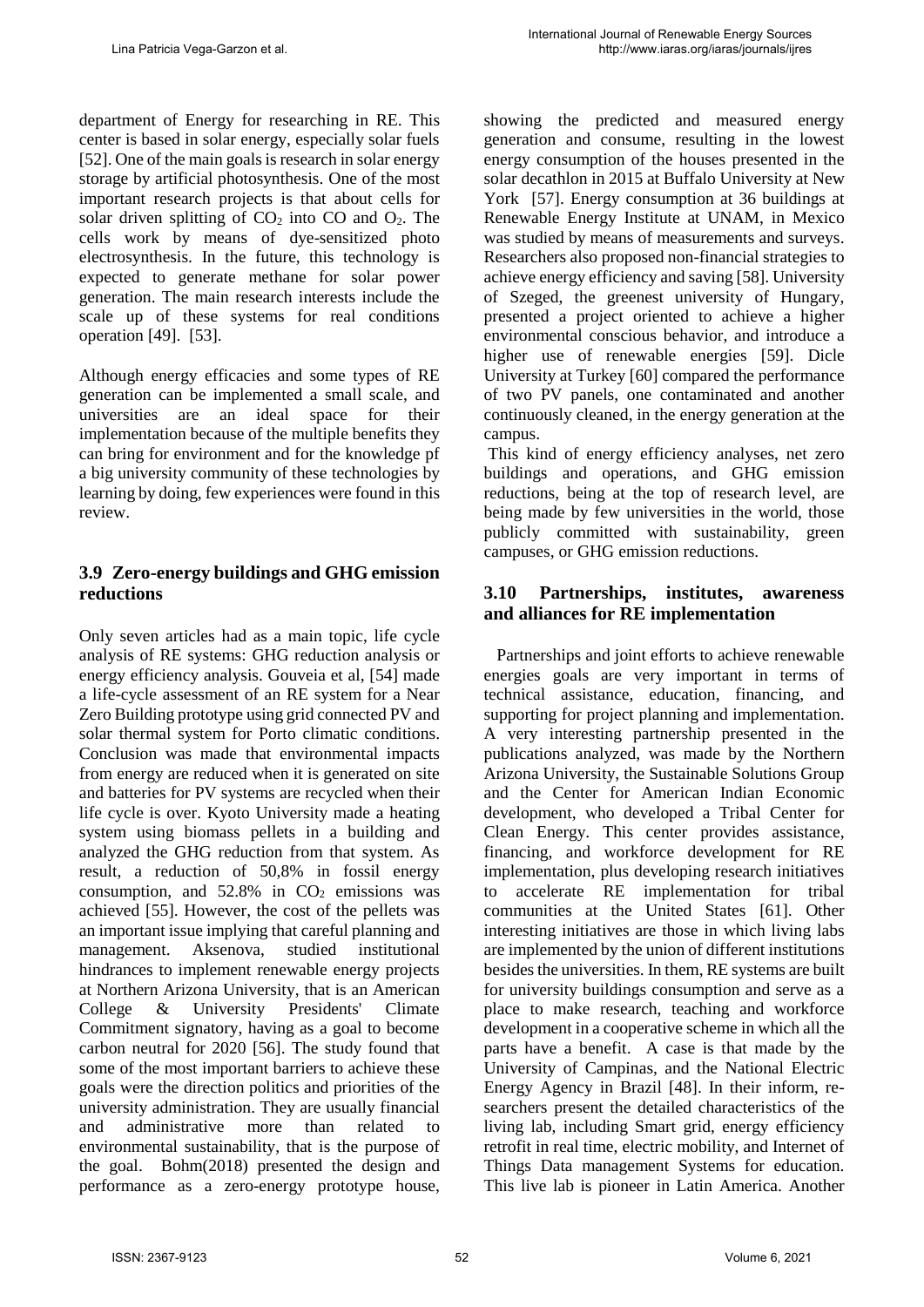example implemented in Brazil, is the model park for RE of the Center for Alternative Energies, with the University of Northern Rio de Janeiro [62].

Some few studies deal with the awareness at university and surrounding communities about renewable energies. A study made at Nigerian universities, asked personnel working at libraries about their knowledge of the way that RE could be included to generate energy for information and communication technologies at the libraries. This study concluded that awareness between library personnel about this subject is high mainly due to that those libraries use solar energy as its power source [63]. At universities in Northern Cyprus, a study was made in which student form different countries were inter-viewed to measure their knowledge level about RE. Conclusions were that students from countries with high fossil fuels resources have less knowledge about RE, and strategies were proposed to enhance the awareness towards RE in these countries [64]. Students of engineering and economics/business in Romania, Canada and Turkey were interviewed in another study, finding that they did not have big differences about their knowledge and awareness with regards to RE, and that the small differences encountered were related to cultural and socioeconomic issues [15].

All these studies focused on very specific groups and their results are not conclusive about this subject, or their results cannot be extrapolated to other cases. However, methodologies and preliminary results can be of interest as a base for future studies made in a more comprehensive and broader view.

# **4 Discussion**

Universities are perhaps the biggest driver of science and technology in the world. In them, the new theories and techniques that have promoted the progress of humanity are elaborated. Recently, the massification of knowledge in the so-called "knowledge society" forces universities to face a challenge they never had ever before, since knowledge is no longer exclusive to these education centers [65]. The curriculum is an example of this: while most engineering programs include topics such as basic sciences, ethics and those of each discipline, it is difficult to find the inclusion of sustainability within the curricula, and the inclusion of courses on energy alternatives is an exception, more than the rule [43]. Although sustainability should be within the universities and its substantive part, it seems that reality is far from that purpose. It appears they are lagging with respect to companies or industries in applying the knowledge that is undoubtedly within their "walls". However, there are interesting cases in which universities lead the holistic view about sustainability in their campuses and activities. Drexel University, in Georgia, USA, is a great example of inclusion of sustainability and the general and specific study of energy alternatives [47], that can be taken and even im-proved by many more institutions to global level. If it is achieved, it will not only help in a multidisciplinary generation of solutions to global warming and fossil fuels depletion, but also will encourage the knowledge spread, by the use and benefit of alternative energies in real life being used as living laboratories for teaching and research.

It is evident that sustainability is having a growing interest worldwide. This can be seen in the huge amount of environmentally friendly technological developments, patents, advances and improvements in new technologies and products. And the vast majority are gestated in universities, but their application in their campuses is minimal Because of this, the few cases presented here are an example and something that the directives of the universities should put as a goal from now. Among these examples, we find that the Living Labs are remarkable, which apart from generating energy alternatives, encourages social actors to get involved with the development of sustainable technologies, public entities and people with the leadership of universities [49]. These examples should not be the exception; they should be the rule, so that universities promote, among other things, the use of alternative energies and likewise break the common scheme of having knowledge locked up. In the campuses it can be seen that photovoltaic energy and hybrid systems are the leaders in energy systems implemented [26], [27].

The advantages of using these systems within the campuses are important, as they reduce long-term costs that can be reinvested in research, and besides, investing in them encourages continuous improvement of the installed technology. This is because in many cases, as observed in this study, these facilities are used for research and students' education, that is, they become laboratories for the practice of the academic community [21], [24]. In this sense, universities should think about making investments in an articulated manner between academic and administrative levels, so that it does not remain as an investment in the infrastructure and buildings, but rather that it is projected as an integrative investment to serve as a laboratory for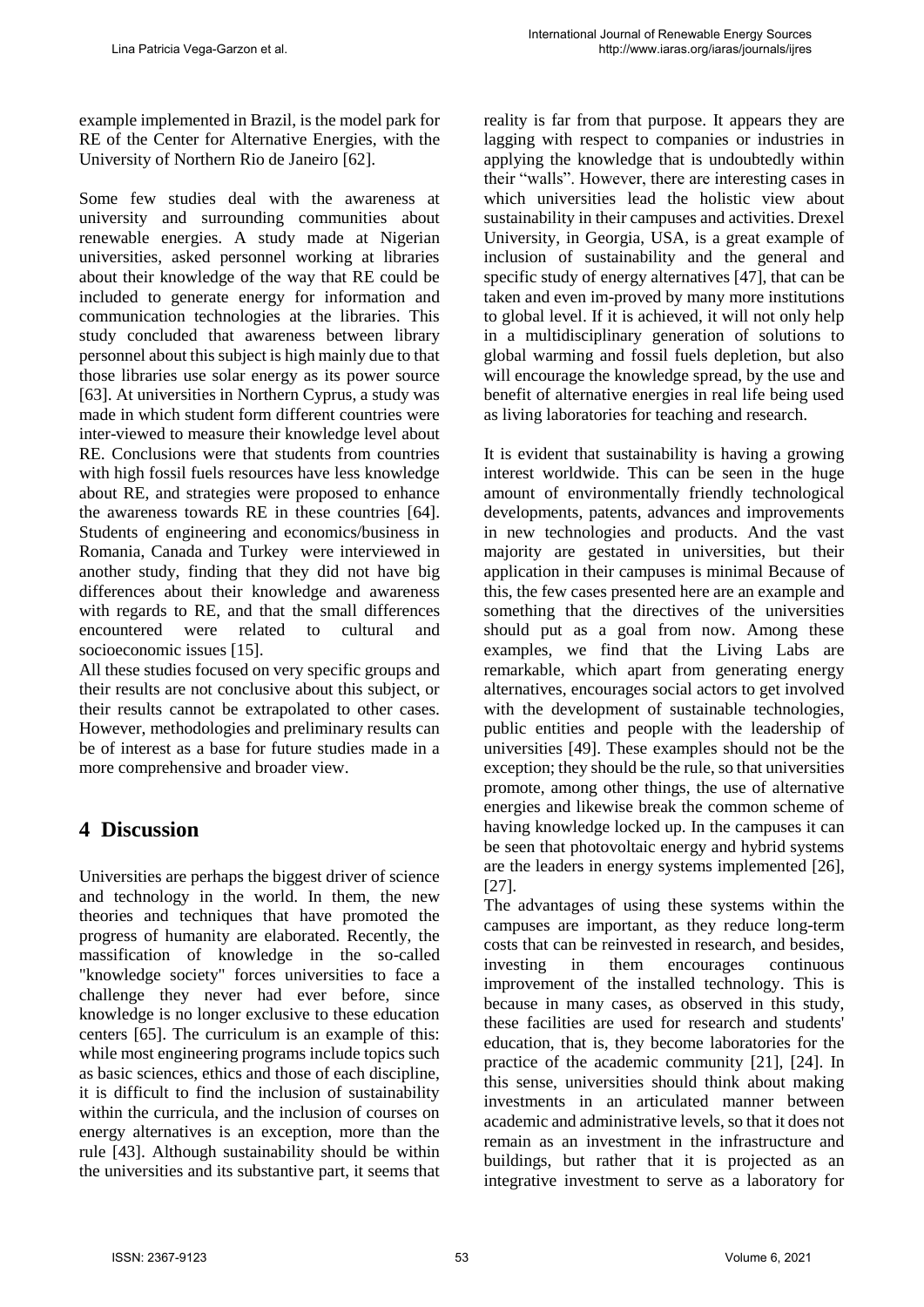many purposes. Although photovoltaic systems are the most common within campuses, each location has its characteristics that can be exploited and analyzed within the spectrum of sustainable energy alternatives. Therefore, it is important that universities generate local research projects within their campuses that generate data on the possibilities they must use wind energy and biomass among others. With this research we intend to emphasize the debt that universities generally have with society, since as is evident during the development of this paper, there are few examples of sustainable campuses regarding energy use. And additionally, there is an apparent lack of interest in investing in systems that promote education, awareness and use and appropriation of alternative energies.

# **5 Conclusion**

 A systematic review about universities and renewable energies was made. Data bases used were Scopus, Web of Science and Google Scholar, and using the software parsif.al, a total of 197 documents were analyzed. Total number of publications grew year by year and citations per article were 4.5 in average. The country with highest publications number was USA with a total of documents. Arizona State University and Drexel University were the institutions with the most publications. IEEE Publications, Inter-national Journal of Green Energy and Renewable Energy were the journals with highest number of publications. The article: "Renewable energy and its university level education in Turkey" published by the journal Energy education science and technology Part B-social and educational studies, written by Mehmet Yumurtaci and Ali Kecebas in 2011 had 42 citations, the highest number of all the studies included. The main energy type in the documents was photovoltaic, followed by RE in general, hybrid systems (PV/wind), and wind. Technical and/or economic analysis of renewable projects at the universities; inclusion in the curricula of renewable courses or research and laboratories, locations and research projects about renewable energies; and solar radiation or wind potential analysis were the main subjects. As an alternative and interesting subject Zero-energy buildings and GHG emission reductions were analyzed for RE implementation projects. One of the best initiatives found were those of living labs, in which universities implement RE systems in order to teach and research at the same time that energy efficiency grows and GHG emissions diminish. Few research papers about new developments were found. One of those was using IOT (Internet of Tings) researched real time information of the charging and consumption on a solar farm; solar cells used for splitting of  $CO<sub>2</sub>$  into CO and  $O_2$ , and different configurations to PV/wind such as biomass, biogas, and hydrogen. In general, research relating universities and RE were limited to the technical and economic feasibility of systems; description of courses and living labs for RE, showing that the RE inclusion in the universities nowadays is still in its early development. South American countries were almost absent, except the University of Campinas in Brazil, and the University of Northern Rio de Janeiro, showing that in this continent this subject is not widely being explored yet.

*Acknowledgments:* The authors would like to acknowledge the Universidad Santo Tomás for the support provided during the research. This research did not receive any specific grant from funding agencies in the public, commercial, or not-for-profit sectors.

*Conflicts of Interest:* The authors declare no conflict of interest.

*References:* 

- [1] U.S.D. of Energy, "U.S. Energy Information Administration," 2021. [Online]. Available: https://www.eia.gov/totalenergy/.
- [2] Intergovernmental Panel on Climate Change, *Climate Change 2014 Mitigation of Climate Change*. 2014.
- [3] A. Qazi *et al.*, "Towards Sustainable Energy: A Systematic Review of Renewable Energy Sources, Technologies, and Public Opinions," *IEEE Access*, vol. 7, pp. 63837–63851, 2019.
- [4] L. Broman, Ed., *12th International Symposium on Renewable Energy Education Proceedings*, no. June. Stromstad, 2017.
- [5] M. J. Burke and J. C. Stephens, "Political power and renewable energy futures: A critical review," *Energy Res. Soc. Sci.*, vol. 35, no. October 2017, pp. 78–93, 2018.
- [6] Y. Lu, Z. A. Khan, M. S. Alvarez-Alvarado, Y. Zhang, Z. Huang, and M. Imran, "A critical review of sustainable energy policies for the promotion of renewable energy sources," *Sustain.*, vol. 12, no. 12, pp. 1–30, 2020.
- [7] S. R. Sinsel, R. L. Riemke, and V. H. Hoffmann, "Challenges and solution technologies for the integration of variable renewable energy sources - areview," *Renew. energy*, no. 145, pp. 12–19, 2019.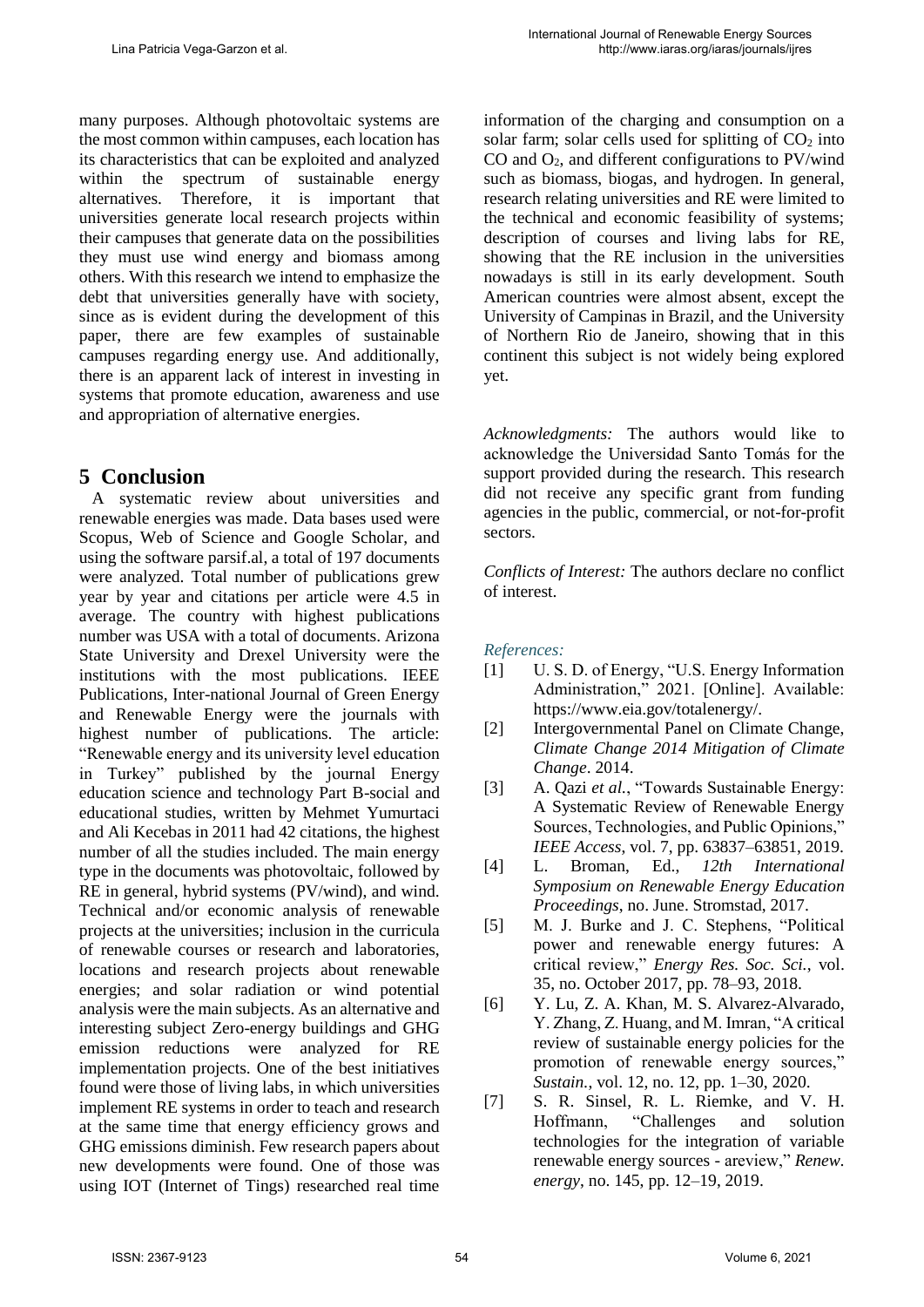- [8] J. Jurasz, F. A. Canales, A. Kies, M. Guezgouz, and A. Beluco, "A review on the complementarity of renewable energy sources: Concept, metrics, application and future research directions," *Sol. Energy*, vol. 195, no. December 2019, pp. 703–724, 2020.
- [9] D. Moher, A. Liberati, J. Tetzlaff, and D. G. Altman, "Reprint—Preferred Reporting Items for Systematic Reviews and Meta-Analyses: The PRISMA Statement," *Phys. Ther.*, vol. 89, no. 9, pp. 873–880, 2009.
- [10] R. Energy, "Most cited articles," 2021. [Online]. Available: https://www.journals.elsevier.com/renewable -energy/most-cited-articles.
- [11] R. & S. E. Reviews, "Most cited articles," 2021. [Online]. Available: https://www.journals.elsevier.com/renewable -and-sustainable-energy-reviews/most-citedarticles.
- [12] M. Husein and I. Y. Chung, "Optimal design and financial feasibility of a university campus microgrid considering renewable energy incentives," *Appl. Energy*, vol. 225, no. February, pp. 273–289, 2018.
- [13] Y. Karatepe, S. V. Nese, A. Kecebas, and M. Yumurtaci, "The levels of awareness about the renewable energy sources of university students in Turkey," *Renew. ENERGY*, vol. 44, pp. 174–179, 2012.
- [14] A. Karabulut, E. Gedik, A. Keçebaş, and M. A. Alkan, "An investigation on renewable energy education at the university level in Turkey," *Renew. Energy*, vol. 36, no. 4, pp. 1293–1297, 2011.
- [15] E. Ozil, V. I. Ugursal, U. Akbulut, and A. Ozpinar, "Renewable energy and environmental awareness and opinions: A survey of university students in Canada, Romania, and Turkey," *Int. J. Green Energy*, vol. 5, no. 3, pp. 174–188, 2008.
- [16] C. Ghenai and M. Bettayeb, "Modelling and performance analysis of a stand-alone hybrid solar PV/Fuel Cell/Diesel Generator power system for university building," *Energy*, vol. 171, pp. 180–189, 2019.
- [17] D. Mazzeo, N. Matera, P. Bevilacqua, and N. Arcuri, "Energy and economic analysis of solar photovoltaic plants located at the University of Calabria," *Int. J. Heat Technol.*, vol. 33, no. 4, pp. 41–50, 2015.
- [18] D. Hasapis, N. Savvakis, T. Tsoutsos, K. Kalaitzakis, S. Psychis, and N. P. Nikolaidis, "Design of large scale prosuming in Universities: The solar energy vision of the

TUC campus," *Energy Build.*, vol. 141, pp. 39–55, 2017.

- [19] N. Kalkan *et al.*, "A renewable energy solution for Highfield Campus of University of Southampton," *Renew. Sustain. Energy Rev.*, vol. 15, no. 6, pp. 2940–2959, 2011.
- [20] Q. Tu, C. Zhu, and D. C. McAvoy, "Converting campus waste into renewable energy - A case study for the University of Cincinnati," *Waste Manag.*, vol. 39, pp. 258– 265, 2015.
- [21] N. Chowdhury, C. A. Hossain, M. Longo, and W. Yaïci, "Optimization of solar energy system for the electric vehicle at university campus in Dhaka, Bangladesh," *Energies*, vol. 11, no. 9, 2018.
- [22] T. Donateo, P. M. Congedo, M. Malvoni, F. Ingrosso, D. Laforgia, and F. Ciancarelli, "An integrated tool to monitor renewable energy flows and optimize the recharge of a fleet of plug-in electric vehicles in the campus of the University of Salento: Preliminary results," in *IFAC Proceedings Volumes (IFAC-PapersOnline)*, 2014, vol. 19, pp. 7861–7866.
- [23] Y. Hang, M. Qu, R. Winston, L. Jiang, B. Widyolar, and H. Poiry, "Experimental based energy performance analysis and life cycle assessment for solar absorption cooling system at University of Californian, Merced," *Energy Build.*, vol. 82, pp. 746–757, 2014.
- [24] O. Chieochan, A. Saokaew, and E. Boonchieng, "Internet of things (IOT) for smart solar energy: A case study of the smart farm at Maejo University," in *2017 International Conference on Control, Automation and Information Sciences, ICCAIS 2017*, 2017, vol. 2017-Janua, pp. 262–267.
- [25] S. M. I. Gohari *et al.*, "Comparison of solar power output forecasting performance of the Total Sky Imager and the University of California, San Diego Sky Imager," in *Energy Procedia*, 2014, vol. 49, pp. 2340–2350.
- [26] S. Timilehin, O. Ayobami, A. Ademola, and A. Gideon, "Olajube Ayobami, Abdulkareem Ademola, Alabi Gideon, Renewable Energy Towards a Sustainable Power Supply in the Nigerian Power Industry: Covenant University as a Case Study," *Int. J. Mech. Eng. Technol.*, vol. 10, no. 3, pp. 855–863, 2019.
- [27] W. Archibald, Z. Li, M. Shahidehpour, S. Johanns, and T. Levitsky, "Islands in the Sun: The solar power deployment initiative at the University of the Virgin Islands," *IEEE*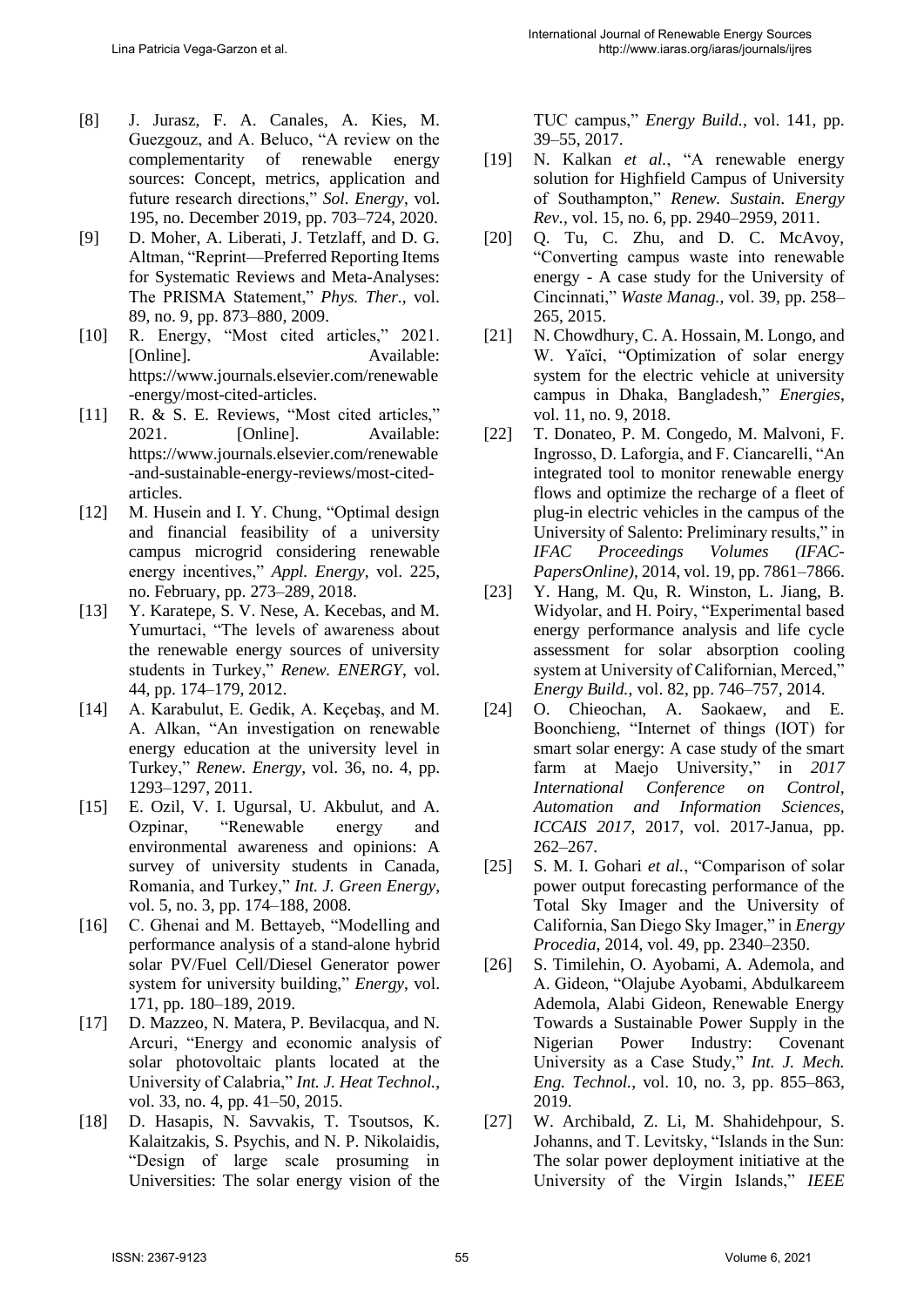*Electrification Magazine*, vol. 3, no. 1, pp. 56–67, 2015.

- [28] C. Ghenai and M. Bettayeb, "Modelling and performance analysis of a stand-alone hybrid solar PV/Fuel Cell/Diesel Generator power system for university building," *Energy*, vol. 171, pp. 180–189, 2019.
- [29] K. T. Akindeji, R. Tiako, and I. E. Davidson, "Use of renewable energy sources in university campus microgrid - A review," in *Proceedings of the 27th International Conference on the Domestic Use of Energy, DUE 2019*, 2019, pp. 76–83.
- [30] U. Habiba, S. K. Talukdar, and M. R. Islam, "Designing Solar and Biogas based Renewable Energy System on University Campus and its Impacts on Energy Cost after Renewable Energy Interconnection to the University Grid Network," *Glob. J. Res. Eng.*, vol. 13, no. 13, 2013.
- [31] M. I. Alhamid, Nasruddin, N. Aisyah, and Sholahudin, "Characteristics of evacuated tubular solar thermal collector as input energy for cooling system at Universitas Indonesia," in *AIP Conference Proceedings*, 2017, vol. 1826.
- [32] J. A. Ruiz, M. C. Juárez, M. P. Morales, P. Muñoz, and M. A. Mendívil, "Biomass gasification for electricity generation: Review of current technology barriers," *Renew. Sustain. Energy Rev.*, vol. 18, pp. 174–183, 2013.
- [33] A. K. Amirruddin, M. M. Noor, K. Kadirgama, and K. V. Sharma, "The potential of wind and solar energy in malaysia east coast: Preliminary study at Universiti Malaysia Pahang (UMP)," *WIT Trans. Ecol. Environ.*, vol. 148, pp. 475–482, 2011.
- [34] J. Cappeluti, "Feasibility analysis for a proposed off-grid Renewable Energy & Engineering building at Murdoch University," 2017.
- [35] F. Ganaa *et al.*, "Renewable Energy Options for Clark University," 2010.
- [36] C. Ghenai and M. Bettayeb, "Grid-Tied Solar PV/Fuel Cell Hybrid Power System for University Building," in *Energy Procedia*, 2019, vol. 159, pp. 96–103.
- [37] S. Rech, S. Casarin, C. S. Silva, and A. Lazzaretto, "University campus and surrounding residential complexes as energyhub: A MILP optimization approach for a smart exchange of solar energy," *Energies*, vol. 13, no. 11, 2020.
- [38] S. Casarin, S. Rech, C. S. Silva, and A.

Lazzaretto, "A MILP approach to supply solar energy from surrounding residential complexes to a university campus," in *ECOS 2019 - Proceedings of the 32nd International Conference on Efficiency, Cost, Optimization, Simulation and Environmental Impact of Energy Systems*, 2019, pp. 1541–1555.

- [39] M. Andrews, "DALHOUSIE UNIVERSITY GENERATING RENEWABLE ENERGY THROUGH THE COMFIT PROGRAM: AN EXPLORATORY STUDY," 2012.
- [40] S. M. Andersen, M. V. Lange, and J. C. Pasqual, "One more interdisciplinary challenge: Incorporating renewable energy teaching and research at the postgraduate programme in environment and development of the Federal university of Paraná, Brazil," *Renew. Energy Power Qual. J.*, vol. 1, no. 14, pp. 594–598, 2016.
- [41] R. Pastor *et al.*, "Renewable energy remote online laboratories in Jordan universities: Tools for training students in Jordan," *Renew. Energy*, vol. 149, pp. 749–759, 2020.
- [42] L. Tobarra *et al.*, "Analysis of integration of remote laboratories for renewable energy courses at Jordan universities," in *Proceedings - Frontiers in Education Conference, FIE*, 2015, vol. 2015.
- [43] M. A. El-Sharkawi, "Integration of renewable energy in electrical engineering curriculum," in *2009 IEEE Power and Energy Society General Meeting, PES '09*, 2009.
- [44] W. L. Cong and Z. J. Pei, "Survey of courses on renewable energy manufacturing at American universities," in *ASME 2011 International Manufacturing Science and Engineering Conference, MSEC 2011*, 2011, vol. 1, pp. 645–651.
- [45] R. G. Belu and I. N. C. Husanu, "Embedding renewable energy and sustainability into the engineering technology curricula," in *ASEE Annual Conference and Exposition, Conference Proceedings*, 2012.
- [46] C. Bachmann, J. Tang, C. Puffenbarger, and M. Kauffman, "Engineering for nonengineering schools: A hands-on educational curriculum that addresses the need for renewable energy through undergraduate research and applied science," *ASEE Annu. Conf. Expo. Conf. Proc.*, 2008.
- [47] R. G. Belu, "Renewable energy based capstone senior design projects for an undergraduate engineering technology curriculum," in *ASEE Annual Conference and Exposition, Conference Proceedings*, 2011.